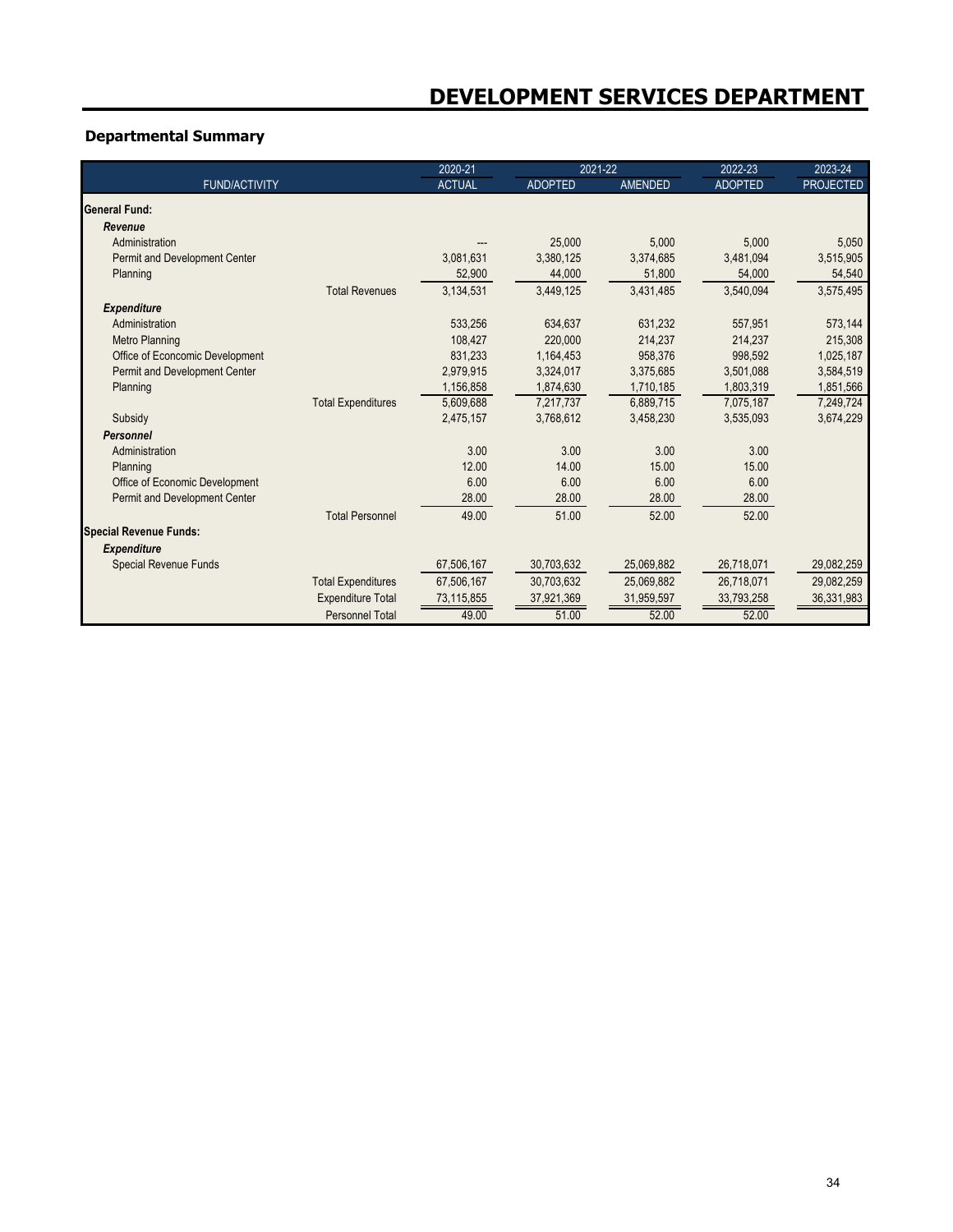# **DEVELOPMENT SERVICES DEPARTMENT**

After an exhaustive organizational review, it was decided that restructuring Community Development (CD) and the Office of Economic Development (OED) provided the best means of meeting the needs of a growing and diverse community. With the FY2021-22 amended budget, these two groups were reorganized into two new departments: Development Services and Neighborhood Services.

Development Services combines OED, the Planning division from CD and the Permit and Development Center (PDC). The goal of OED is to plan and promote growth opportunities for new and existing businesses and developers. Planning focuses on long range development goals and working with the Plan and Zoning Commission. The PDC is responsible for permitting, licensing and inspections. Joining these divisions creates a single department that can more efficiently guide and administer development for the City.

Neighborhood Services combines Neighborhood Inspections, Zoning Enforcement and Federal Funds into a single department. Neighborhood Inspections is responsible for inspecting non-owner occupied structures to ensure the health and safely of the public. This division is also responsible for overseeing efforts to reduce the number of blighted structures across the City. Zoning Enforcement ensures that zoning ordinances are fairly applied throughout the community. The Federal Funds division oversees the use of Community Development Block Grants (CDBG). Additionally, the Housing Services Department will report to the Neighborhood Services Director, although it will remain a separate department for reporting purposes. All of these divisions entail functions that are vital for the health and safety of the City's neighborhoods. Combining them into a single department will allow this goal to be pursued more efficiently.

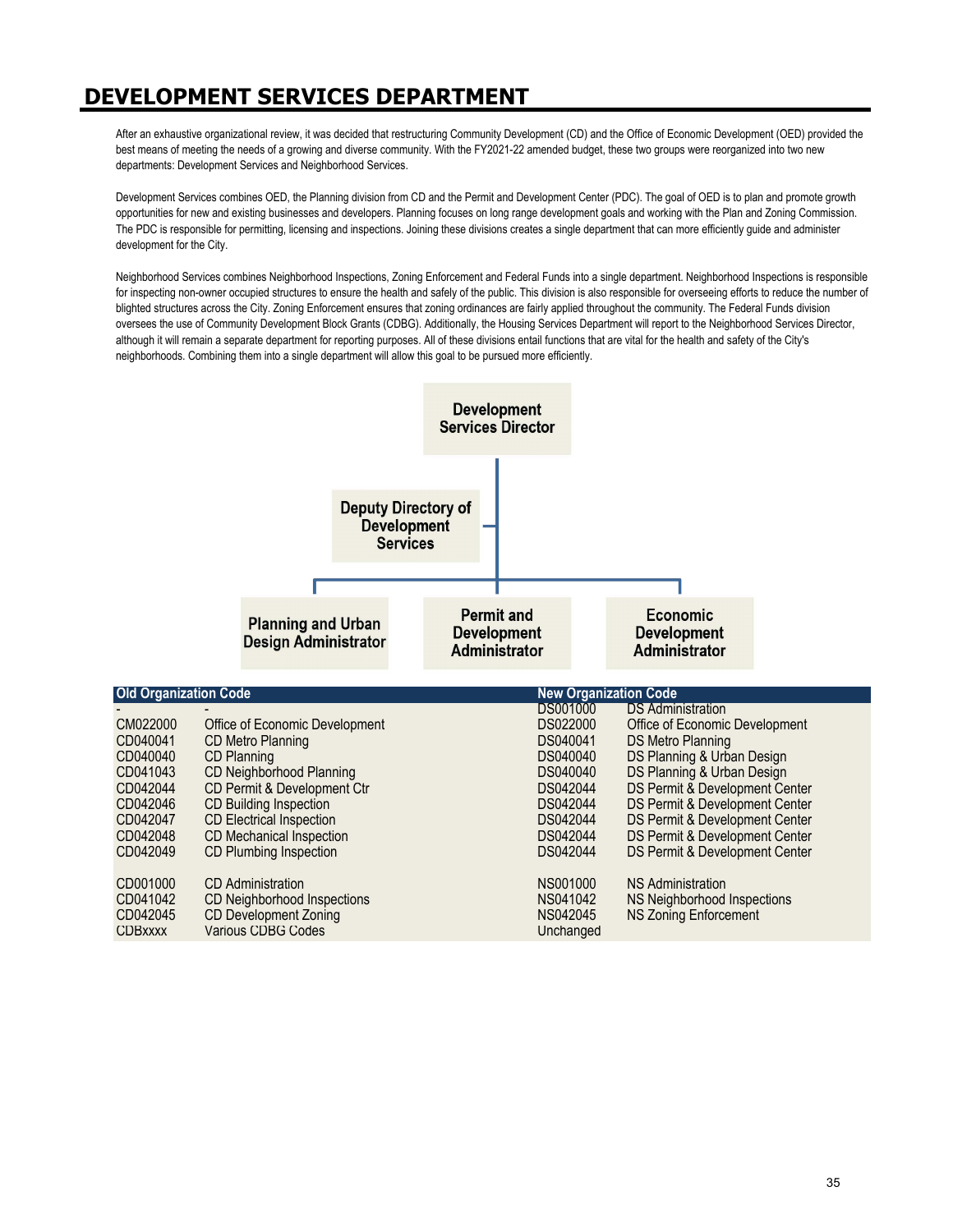# **Administration G001 DS001000 General Fund**

#### *Description:*

Administration provides staff level administration services to the three core areas of the Development Services Department by providing interdivisional coordination; financial, personnel, and training services; policies and procedures; administrative support to the Plan and Zoning Commission; staff support to the City Manager and City Council; and customer services and referral services to the public as the initial contact point for the entire department.

#### *Revenue Detail:*

|                       | 2020-21       | 2021-22        |         | 2022-23        |
|-----------------------|---------------|----------------|---------|----------------|
| <b>MAJOR OBJECT</b>   | <b>ACTUAL</b> | <b>ADOPTED</b> | AMENDED | <b>ADOPTED</b> |
| Other                 | $- - -$       | 25.000         | 5.000   | 5.000          |
| <b>Total Revenues</b> | $---$         | 25,000         | 5,000   | 5,000          |

#### *Expenditure Detail:*

|                             | 2020-21       | 2021-22        |                | 2022-23        |  |
|-----------------------------|---------------|----------------|----------------|----------------|--|
| <b>MAJOR OBJECT</b>         | <b>ACTUAL</b> | <b>ADOPTED</b> | <b>AMENDED</b> | <b>ADOPTED</b> |  |
| <b>Personal Services</b>    | 525.354       | 544.736        | 537.906        | 544.625        |  |
| <b>Contractual Services</b> | 6,704         | 88,201         | 91,116         | 11,116         |  |
| Commodities                 | 1,198         | 1,700          | 2,210          | 2,210          |  |
| <b>Total Expenditures</b>   | 533.256       | 634.637        | 631,232        | 557,951        |  |
|                             |               |                |                |                |  |
| Subsidy                     | 533.256       | 609.637        | 626.232        | 552.951        |  |

The increase in Contractual Services in FY2022 is for the development of the Des Moines historic preservation plan and a regional stormwater plan at Gray's Station. These are one-time expenses.

#### *Personnel Detail:*

| PERMANENT FULL-TIME POSITIONS                   | 2020-21       | $2021 - 22$    |                | 2022-23           |
|-------------------------------------------------|---------------|----------------|----------------|-------------------|
| <b>JOB CLASSIFICATION TITLE</b>                 | <b>ACTUAL</b> | <b>ADOPTED</b> | <b>AMENDED</b> | <b>ADOPTED</b>    |
| Development Services Director                   | .00           | 1.00           | 1.00           | 00.1              |
| Deputy Director of Development Services         | .00           | 1.00           | 1.00           | 1.00              |
| Development Services Administrative Coordinator | 1.00          | 1.00           | 1.00           | 1.00 <sub>1</sub> |
| <b>Total Full-time Permanent Employees</b>      | 3.00          | 3.00           | 3.00           | 3.00              |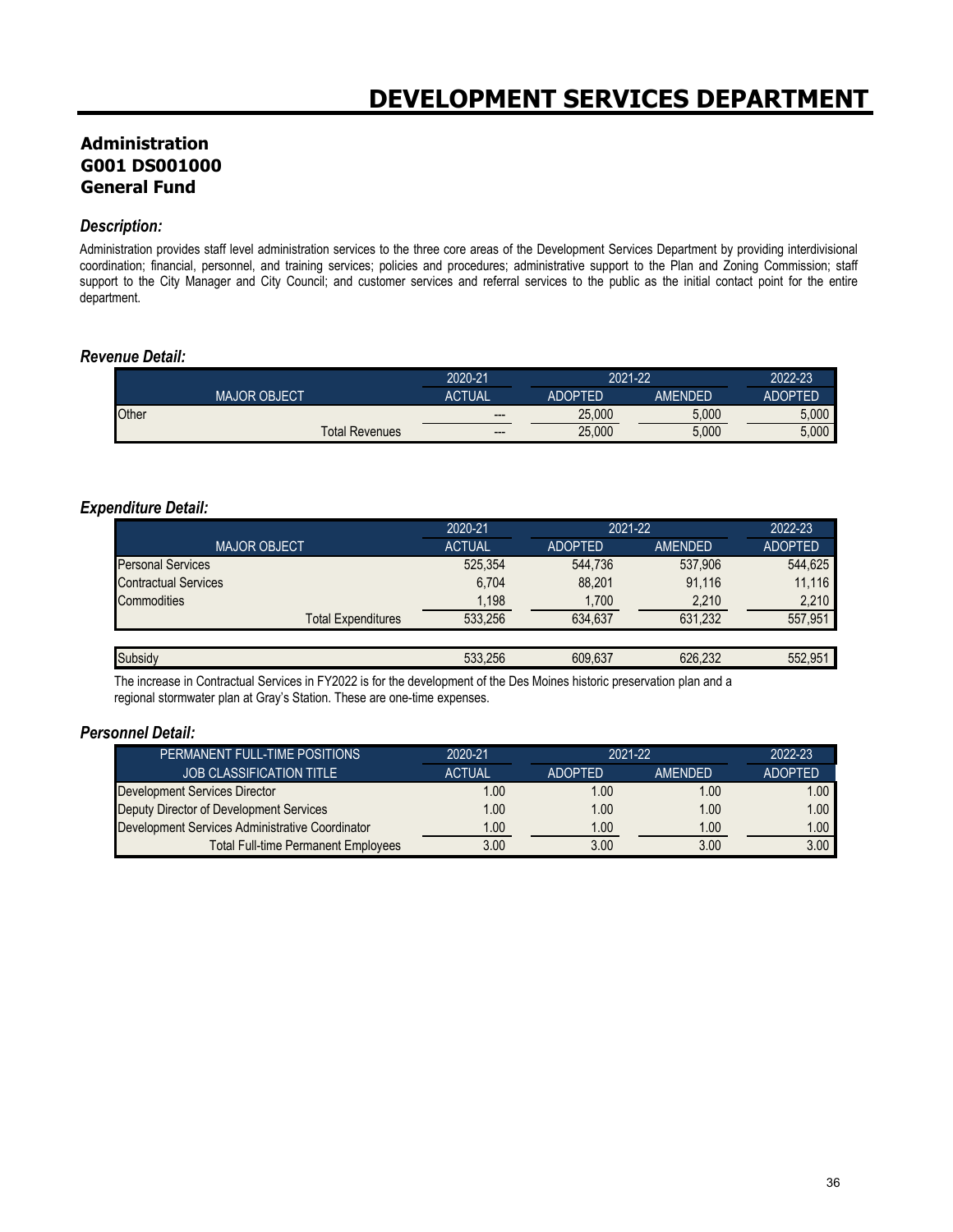# **DEVELOPMENT SERVICES DEPARTMENT**

# **Office of Economic Development G001 DS022000 General Fund**

#### *Description:*

The functions of the Economic Development Division are: (1) to plan, promote, develop, finance, and manage commercial, industrial, and multi-family residential growth opportunities for new and existing businesses and developers in order to create quality jobs and increase the municipal tax base and (2) to provide staff services to the Urban Renewal Board and the Corporation for Economic Development in Des Moines.

#### *Expenditure Detail:*

|                             | 2020-21       | 2021-22        |         | 2022-23        |
|-----------------------------|---------------|----------------|---------|----------------|
| <b>MAJOR OBJECT</b>         | <b>ACTUAL</b> | <b>ADOPTED</b> | AMENDED | <b>ADOPTED</b> |
| <b>Personal Services</b>    | 638,843       | 906.031        | 898.176 | 938,392        |
| <b>Contractual Services</b> | 187.999       | 255.222        | 57,000  | 57,000         |
| Commodities                 | 4,390         | 3,200          | 3,200   | 3,200          |
| <b>Total Expenditures</b>   | 831,233       | 1,164,453      | 958.376 | 998,592        |
|                             |               |                |         |                |
| Subsidy                     | 831,233       | 1,164,453      | 958,376 | 998.592        |

#### *Personnel Detail:*

| PERMANENT FULL-TIME POSITIONS              | 2020-21       | 2021-22        |                | 2022-23           |
|--------------------------------------------|---------------|----------------|----------------|-------------------|
| <b>JOB CLASSIFICATION TITLE</b>            | <b>ACTUAL</b> | <b>ADOPTED</b> | <b>AMENDED</b> | <b>ADOPTED</b>    |
| Economic Development Administrator         | .00           | 1.00           | 1.00           | 1.00              |
| Economic Development Coordinator           | 4.00          | 4.00           | 4.00           | 4.00              |
| Project Manager                            | 1.00          | 1.00           | 1.00           | 1.00 <sub>1</sub> |
| <b>Total Full-time Permanent Employees</b> | 6.00          | 6.00           | 6.00           | 6.00              |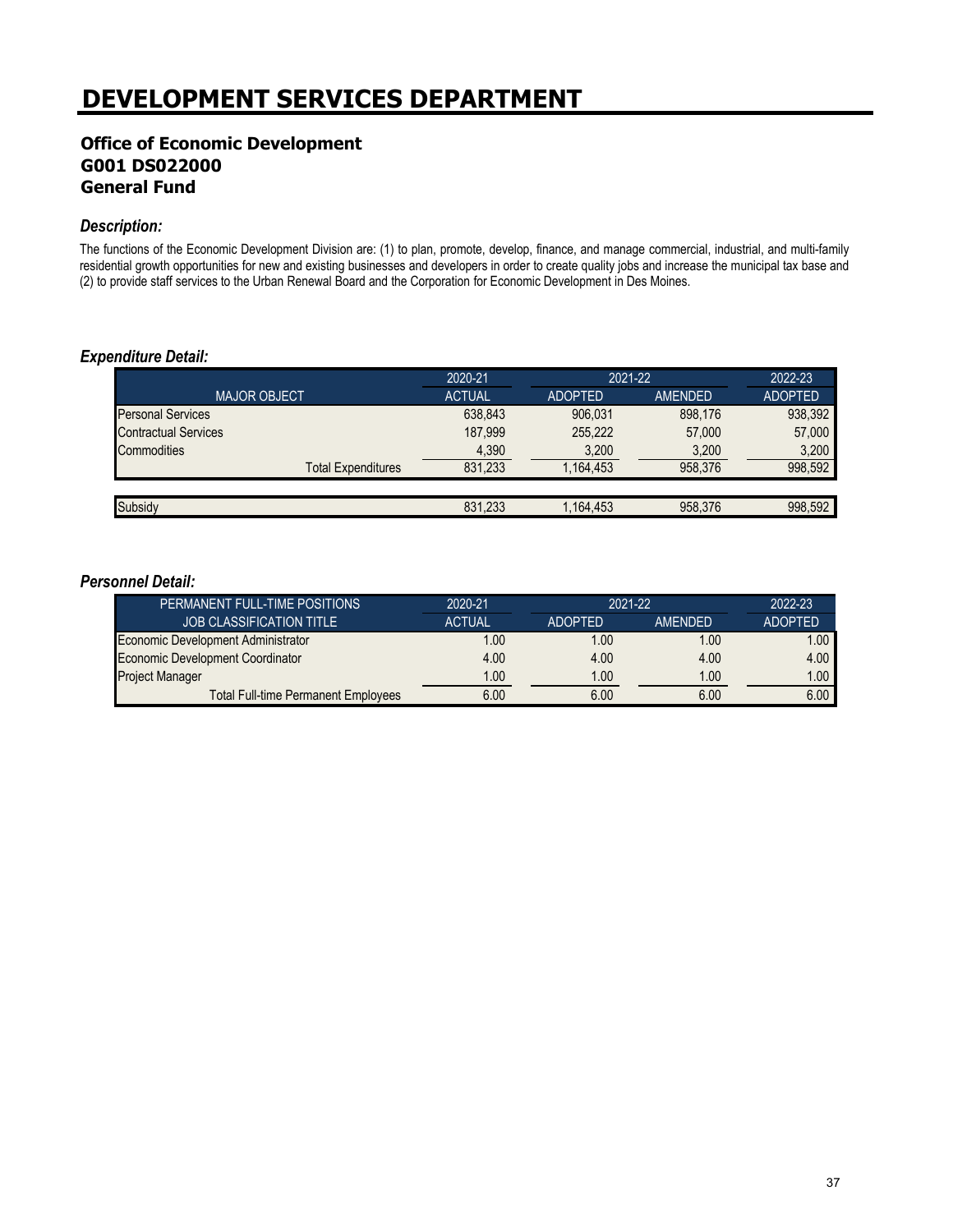# **Metro Planning G001 DS040041 General Fund**

## *Description:*

Metropolitan Planning records the City of Des Moines' payment to the Des Moines Metropolitan Planning Organization (MPO). The amount is determined by agreement and is based on each member's population as determined by the US Census Bureau.

#### *Expenditure Detail:*

|                           | 2020-21       | 2021-22 |         | 2022-23 |
|---------------------------|---------------|---------|---------|---------|
| <b>MAJOR OBJECT</b>       | <b>ACTUAL</b> | ADOPTED | AMFNDFD | ADOPTFD |
| Contractual Services      | 108.427       | 220,000 | 214.237 | 214.237 |
| <b>Total Expenditures</b> | 108.427       | 220,000 | 214.237 | 214.237 |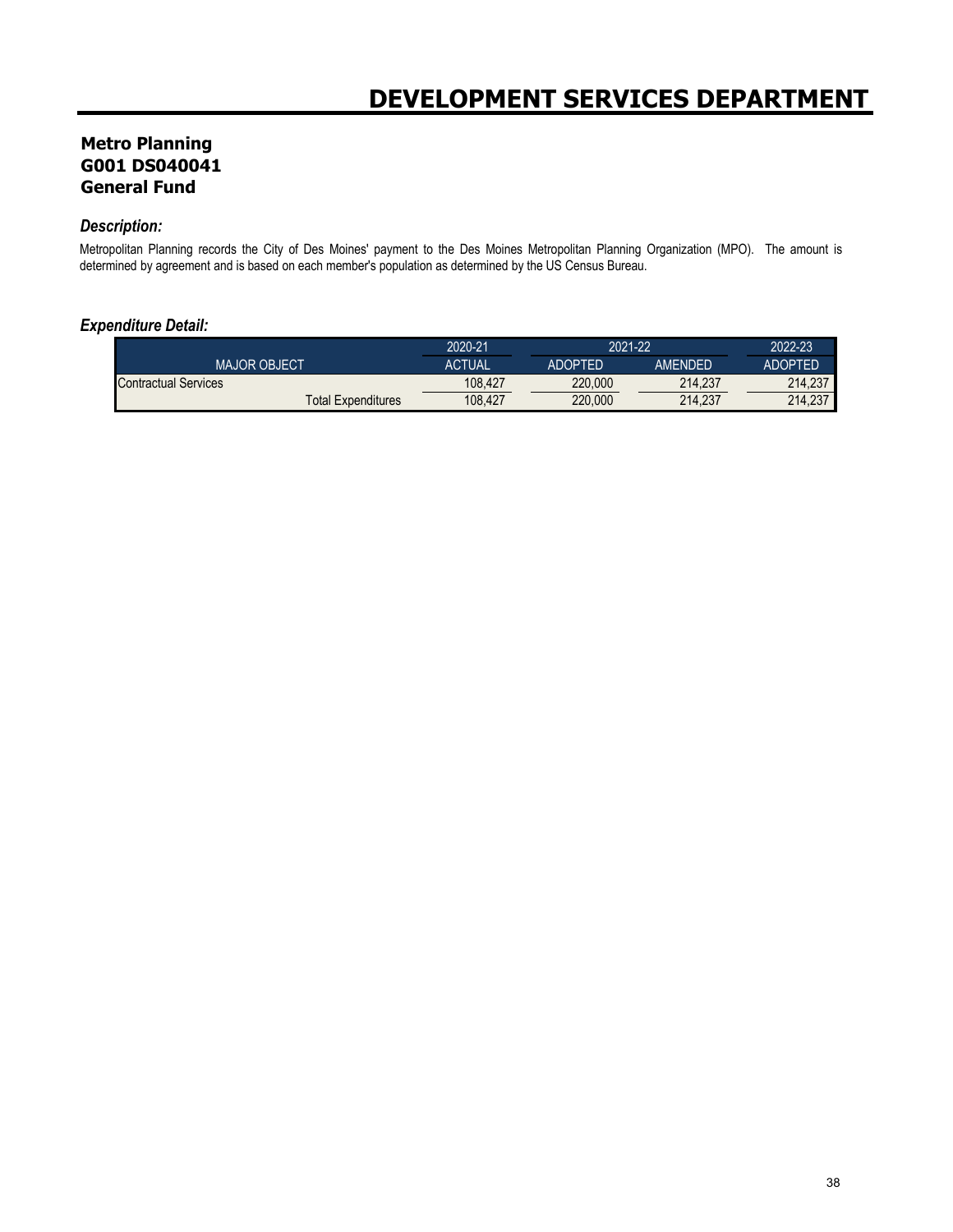# **Planning G001 DS040040 General Fund**

#### *Description:*

The Planning Division performs long-range and development planning, provides planning support for downtown projects and implements various community and regional plans. Development Planning includes lead staff support for the Plan and Zoning Commission, the Zoning Board of Adjustment and the Historic Preservation Commission as well as support for the City's development review processes.

#### *Revenue Detail:*

|                                       |                | 2020-21       | 2021-22        |         | 2022-23        |
|---------------------------------------|----------------|---------------|----------------|---------|----------------|
| <b>MAJOR OBJECT</b>                   |                | <b>ACTUAL</b> | <b>ADOPTED</b> | AMFNDFD | <b>ADOPTED</b> |
| <b>Charges for Services/User Fees</b> |                | 52,900        | 44.000         | 51.800  | 54,000         |
|                                       | Total Revenues | 52.900        | 44.000         | 51.800  | 54,000         |

### *Expenditure Detail:*

|                                   | 2020-21       | 2021-22        |           | 2022-23        |
|-----------------------------------|---------------|----------------|-----------|----------------|
| <b>MAJOR OBJECT</b>               | <b>ACTUAL</b> | <b>ADOPTED</b> | AMENDED   | <b>ADOPTED</b> |
| <b>Personal Services</b>          | 1,087,768     | 1.795.608      | 1,632,430 | 1,725,564      |
| <b>Contractual Services</b>       | 19.242        | 36,022         | 34,005    | 34,005         |
| <b>Other Services and Charges</b> | 40,000        | 40.000         | 40,000    | 40,000         |
| Commodities                       | 9,848         | 3,000          | 3,750     | 3.750          |
| <b>Total Expenditures</b>         | 1,156,858     | 1.874.630      | 1,710,185 | ,803,319       |
|                                   |               |                |           |                |
| Subsidy                           | 1,103,958     | 1,830,630      | 1,658,385 | 1,749,319      |

#### *Personnel Detail:*

| PERMANENT FULL-TIME POSITIONS              | 2020-21       | $2021 - 22$    |         | 2022-23        |
|--------------------------------------------|---------------|----------------|---------|----------------|
| <b>JOB CLASSIFICATION TITLE</b>            | <b>ACTUAL</b> | <b>ADOPTED</b> | AMENDED | <b>ADOPTED</b> |
| Planning and Urban Design Administrator    | 1.00          | 1.00           | 1.00    | 1.00           |
| Deputy Planning Administrator              | 1.00          | 1.00           | 1.00    | 1.00           |
| Senior City Planner                        | 5.00          | 6.00           | 6.00    | 6.00           |
| <b>Assistant Planner</b>                   | 4.00          | 5.00           | 6.00    | 6.00           |
| <b>Customer Service Representative</b>     | 1.00          | 1.00           | 1.00    | 1.00           |
| <b>Total Full-time Permanent Employees</b> | 12.00         | 14.00          | 15.00   | 15.00          |

After an organizational and operational review, an additional Assistant Planner was added in FY2022.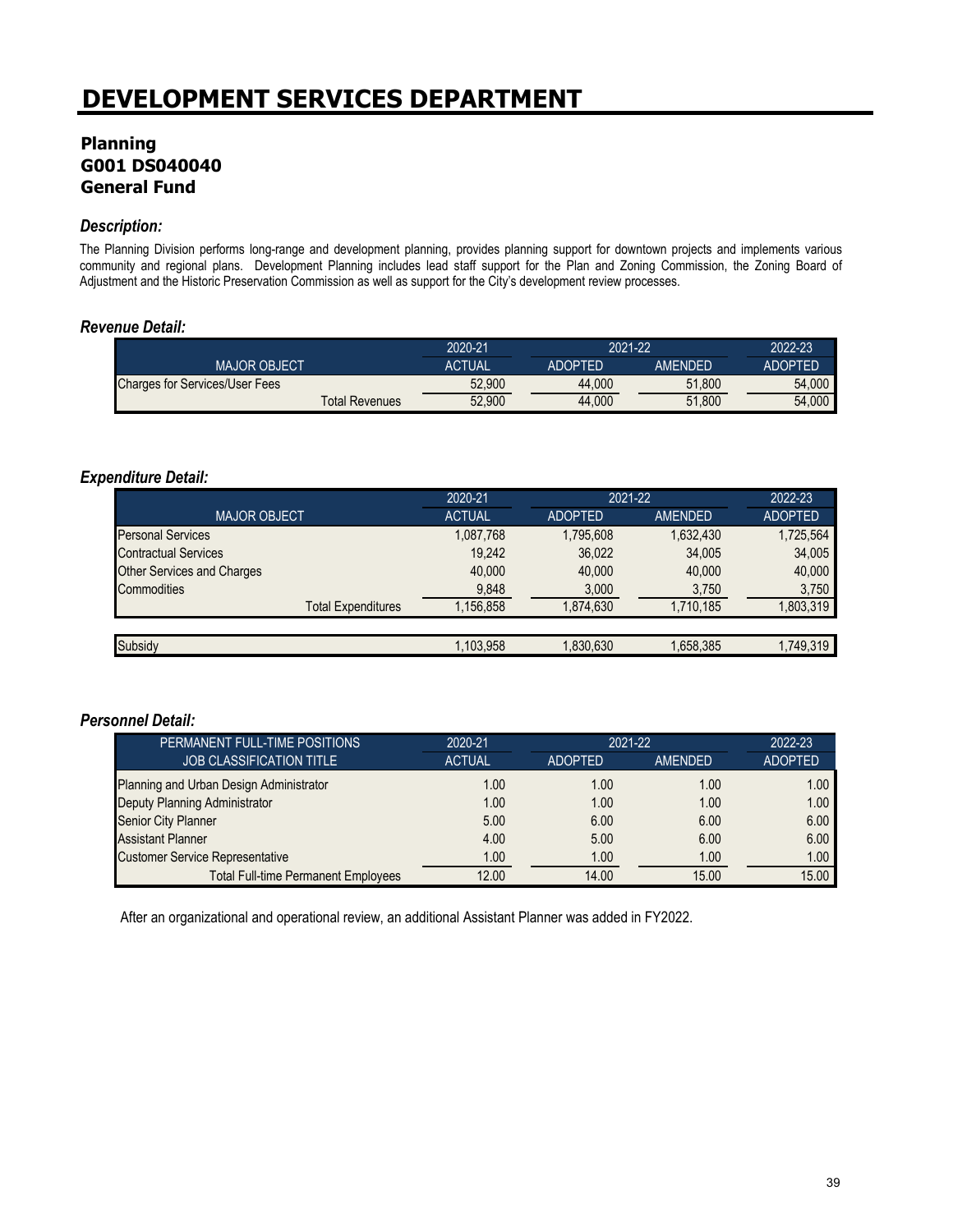#### **Permit and Development Center G001 DS042044 General Fund**

#### *Description:*

The Permit and Development Center develops and administers standards to ensure a healthy and vibrant community, including the administration, implementation, and coordination of all private development related reviews, permitting, licensing, and inspections. This center functions as a clearinghouse for most development related review, permitting, and regulatory functions, including participation from the Fire and Engineering Departments. This division provides administrative support to the Licensing and Appeals Board and the Board for Power Engineers. Additionally, with the reorganization of Development Services, Building Inspection, Electrical Inspection, Mechanical Inspection and Plumbing Inspection have been consolidated into this division. These groups ensure that buildings comply with the City's Building, Electrical, Mechanical and Plumbing Codes.

#### *Revenue Detail:*

|                                | 2020-21       | 2021-22        |                | 2022-23        |
|--------------------------------|---------------|----------------|----------------|----------------|
| <b>MAJOR OBJECT</b>            | <b>ACTUAL</b> | <b>ADOPTED</b> | <b>AMENDED</b> | <b>ADOPTED</b> |
| Licenses and Permits           | 2,959,520     | 3,270,842      | 3,250,185      | 3,353,094      |
| <b>Fines and Forfeitures</b>   | 12.247        | 21.738         | 20,000         | 20,000         |
| Charges for Services/User Fees | 106.156       | 86.295         | 104.500        | 108,000        |
| Use of Money and Property      | 3.412         | 1.250          | ---            | $---$          |
| Other                          | 296           | $- - -$        | $- - -$        | $---$          |
| <b>Total Revenues</b>          | 3.081.631     | 3,380,125      | 3.374.685      | 3.481.094      |

#### *Expenditure Detail:*

|                                   | 2020-21       | 2021-22        |           | 2022-23        |
|-----------------------------------|---------------|----------------|-----------|----------------|
| <b>MAJOR OBJECT</b>               | <b>ACTUAL</b> | <b>ADOPTED</b> | AMENDED   | <b>ADOPTED</b> |
| <b>Personal Services</b>          | 2,769,617     | 3,130,201      | 3,163,137 | 3,283,935      |
| <b>Contractual Services</b>       | 171,367       | 174,377        | 184.048   | 188,653        |
| <b>Other Services and Charges</b> | 10.728        | 300            | 300       | 300            |
| <b>Commodities</b>                | 28,203        | 19,139         | 28,200    | 28.200         |
| <b>Total Expenditures</b>         | 2.979.915     | 3.324.017      | 3.375.685 | 3,501,088      |
|                                   |               |                |           |                |
| Subsidy                           | (101, 717)    | (56, 108)      | 1.000     | 19,994         |

The reclassification of construction trade inspectors to combination inspectors in FY2022 will cause some additional Personal Service expenses.

#### *Personnel Detail:*

| PERMANENT FULL-TIME POSITIONS              | 2020-21       |                | 2021-22        |                |  |
|--------------------------------------------|---------------|----------------|----------------|----------------|--|
| <b>JOB CLASSIFICATION TITLE</b>            | <b>ACTUAL</b> | <b>ADOPTED</b> | <b>AMENDED</b> | <b>ADOPTED</b> |  |
| Permit & Development Administrator         | 1.00          | 1.00           | 1.00           | 1.00           |  |
| Permit & Development Center Supervisor     | 1.00          | 1.00           | 1.00           | 1.00           |  |
| <b>Customer Service Representative</b>     | 3.00          | 3.00           | 3.00           | 3.00           |  |
| <b>Deputy Building Official</b>            | 1.00          | 1.00           | 1.00           | 1.00           |  |
| <b>Senior Plans Examiner</b>               | 1.00          | 1.00           | 1.00           | 1.00           |  |
| <b>Plans Examiner</b>                      | 3.00          | 3.00           | 3.00           | 3.00           |  |
| <b>Combination Inspector</b>               | 3.00          | 3.00           | 14.00          | 14.00          |  |
| Senior Building Inspector                  | 1.00          | 1.00           | 1.00           | 1.00           |  |
| <b>Building Inspector</b>                  | 5.00          | 5.00           |                |                |  |
| <b>Senior Electrical Inspector</b>         | 1.00          | 1.00           | 1.00           | 1.00           |  |
| <b>Electrical Inspector</b>                | 1.00          | 1.00           | ---            | ---            |  |
| Senior Mechanical Inspector                | 1.00          | 1.00           | 1.00           | 1.00           |  |
| <b>Mechanical Inspector</b>                | 2.00          | 2.00           | ---            | ---            |  |
| Senior Plumbing Inspector                  | 1.00          | 1.00           | 1.00           | 1.00           |  |
| <b>Plumbing Inspector</b>                  | 3.00          | 3.00           |                |                |  |
| <b>Total Full-time Permanent Employees</b> | 28.00         | 28.00          | 28.00          | 28.00          |  |

After an operational review, the construction trades inspectors were reclassified as combination inspectors to improve the efficiency of inspection programs.